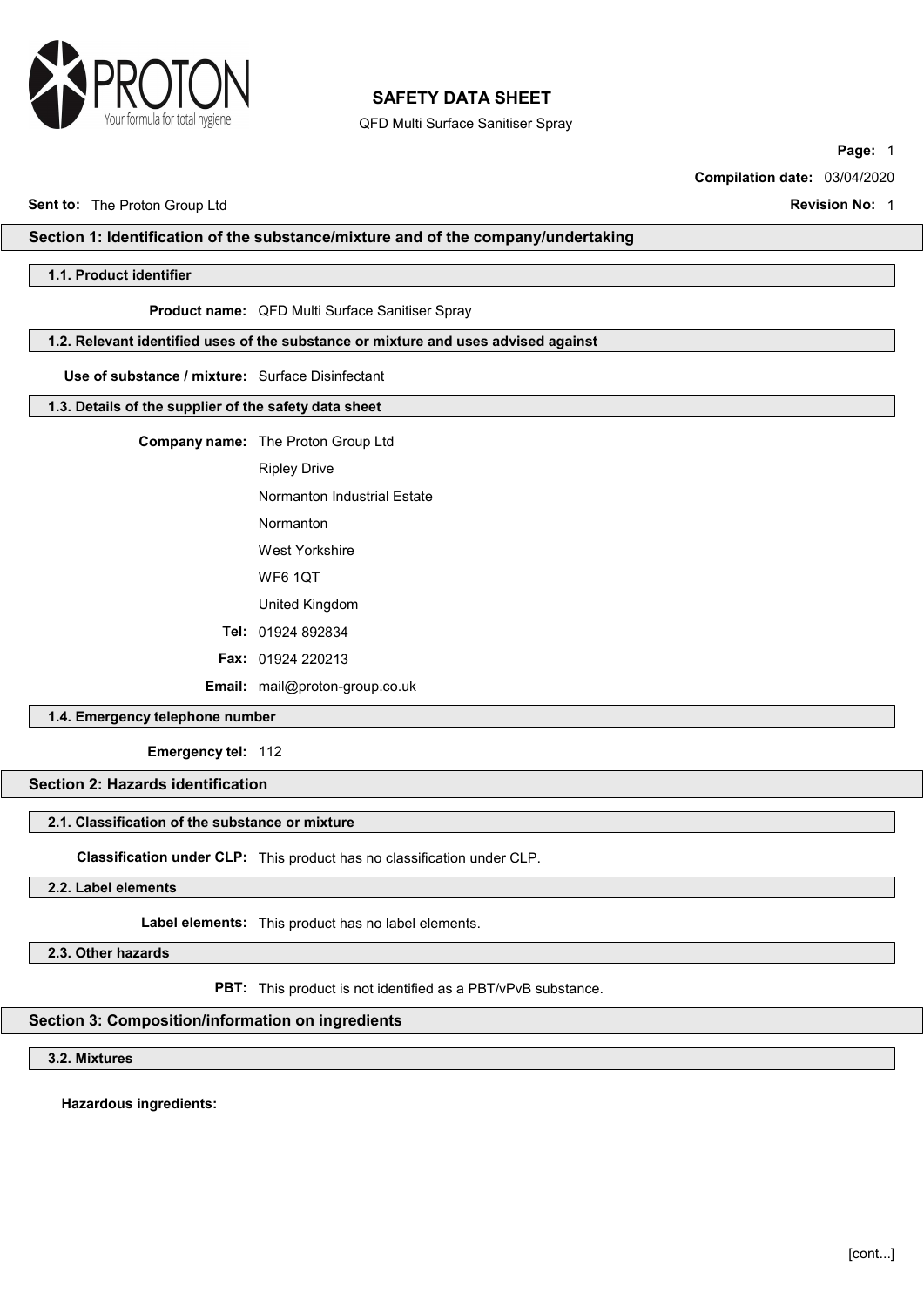#### QFD Multi Surface Sanitiser Spray

### Page: 2

#### DODECYL DIPROPYLENETRIAMINE

| <b>EINECS</b> | CAS       | PBT / WEL                | <b>CLP Classification</b>          | Percent |
|---------------|-----------|--------------------------|------------------------------------|---------|
|               | 2372-82-9 | $\overline{\phantom{0}}$ | Acute Tox. 3: H301; Skin Corr. 1B: | $1\%$   |
|               |           |                          | H314; STOT RE 2: H373; Aquatic     |         |
|               |           |                          | Chronic 1: H410; Aquatic Acute 1:  |         |
|               |           |                          | H400                               |         |

# Section 4: First aid measures

4.1. Description of first aid measures

Skin contact: Wash immediately with plenty of soap and water.

Eye contact: Bathe the eye with running water for 15 minutes.

Ingestion: Wash out mouth with water.

Inhalation: Consult a doctor.

# 4.2. Most important symptoms and effects, both acute and delayed

Skin contact: There may be mild irritation at the site of contact.

Eye contact: There may be irritation and redness.

Ingestion: There may be irritation of the throat.

Inhalation: No symptoms.

4.3. Indication of any immediate medical attention and special treatment needed

Immediate / special treatment: Not applicable.

#### Section 5: Fire-fighting measures

5.1. Extinguishing media

Extinguishing media: Suitable extinguishing media for the surrounding fire should be used. Use water spray

to cool containers.

#### 5.2. Special hazards arising from the substance or mixture

Exposure hazards: In combustion emits toxic fumes.

### 5.3. Advice for fire-fighters

Advice for fire-fighters: Wear self-contained breathing apparatus. Wear protective clothing to prevent contact

with skin and eyes.

# Section 6: Accidental release measures

# 6.1. Personal precautions, protective equipment and emergency procedures

Personal precautions: Refer to section 8 of SDS for personal protection details. Turn leaking containers leak-

side up to prevent the escape of liquid.

### 6.2. Environmental precautions

Environmental precautions: Do not discharge into drains or rivers. Contain the spillage using bunding.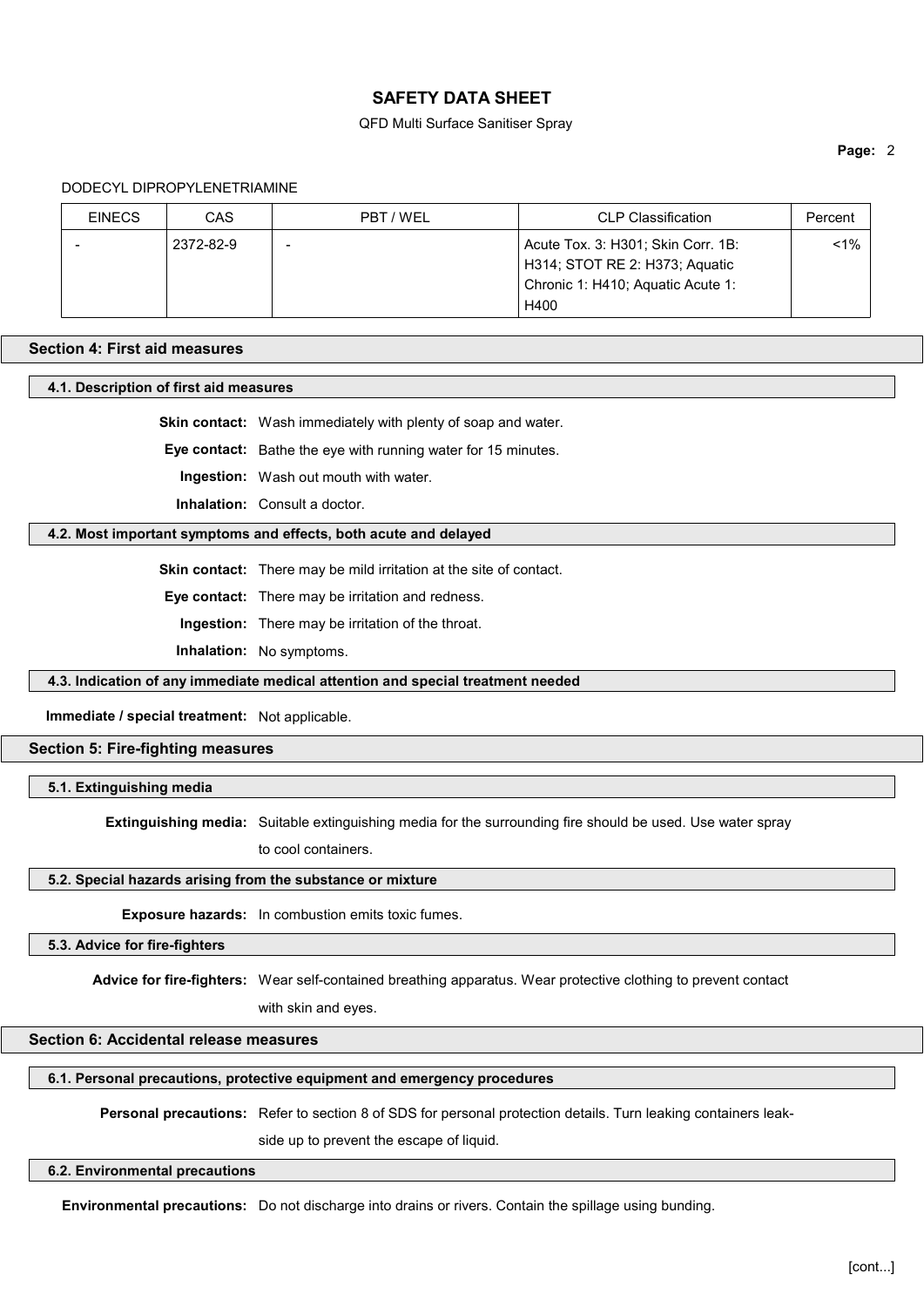#### QFD Multi Surface Sanitiser Spray

#### 6.3. Methods and material for containment and cleaning up

Clean-up procedures: Absorb into dry earth or sand. Transfer to a closable, labelled salvage container for

disposal by an appropriate method.

#### 6.4. Reference to other sections

Reference to other sections: Refer to section 8 of SDS.

### Section 7: Handling and storage

### 7.1. Precautions for safe handling

# 7.2. Conditions for safe storage, including any incompatibilities

Storage conditions: Store in a cool, well ventilated area. Keep container tightly closed.

### 7.3. Specific end use(s)

Specific end use(s): No data available.

# Section 8: Exposure controls/personal protection

# 8.1. Control parameters

Workplace exposure limits: No data available.

#### DNEL/PNEC Values

DNEL / PNEC No data available.

#### 8.2. Exposure controls

Respiratory protection: Respiratory protection not required.

Hand protection: Protective gloves.

Eye protection: Safety glasses. Ensure eye bath is to hand.

Skin protection: Protective clothing.

# Section 9: Physical and chemical properties

### 9.1. Information on basic physical and chemical properties

| <b>State: Liquid</b>                                 |                                    |                                                     |                               |
|------------------------------------------------------|------------------------------------|-----------------------------------------------------|-------------------------------|
|                                                      | <b>Colour: Colourless</b>          |                                                     |                               |
|                                                      | <b>Odour:</b> Characteristic odour |                                                     |                               |
| Evaporation rate: Not applicable.                    |                                    |                                                     |                               |
|                                                      | <b>Oxidising:</b> Not applicable.  |                                                     |                               |
| <b>Solubility in water: Miscible</b>                 |                                    |                                                     |                               |
|                                                      | Viscosity: Non-viscous             |                                                     |                               |
| <b>Boiling point/range °C:</b> Not applicable.       |                                    | Melting point/range <sup>o</sup> C: Not applicable. |                               |
| <b>Flammability limits %: lower:</b> Not applicable. |                                    |                                                     | <b>upper:</b> Not applicable. |
| <b>Flash point<sup>°</sup>C</b> : Not applicable.    |                                    | Part.coeff. n-octanol/water: Not applicable.        |                               |
| Autoflammability°C: Not applicable.                  |                                    | Vapour pressure: Not applicable.                    |                               |
| <b>Relative density:</b> Not applicable.             |                                    |                                                     |                               |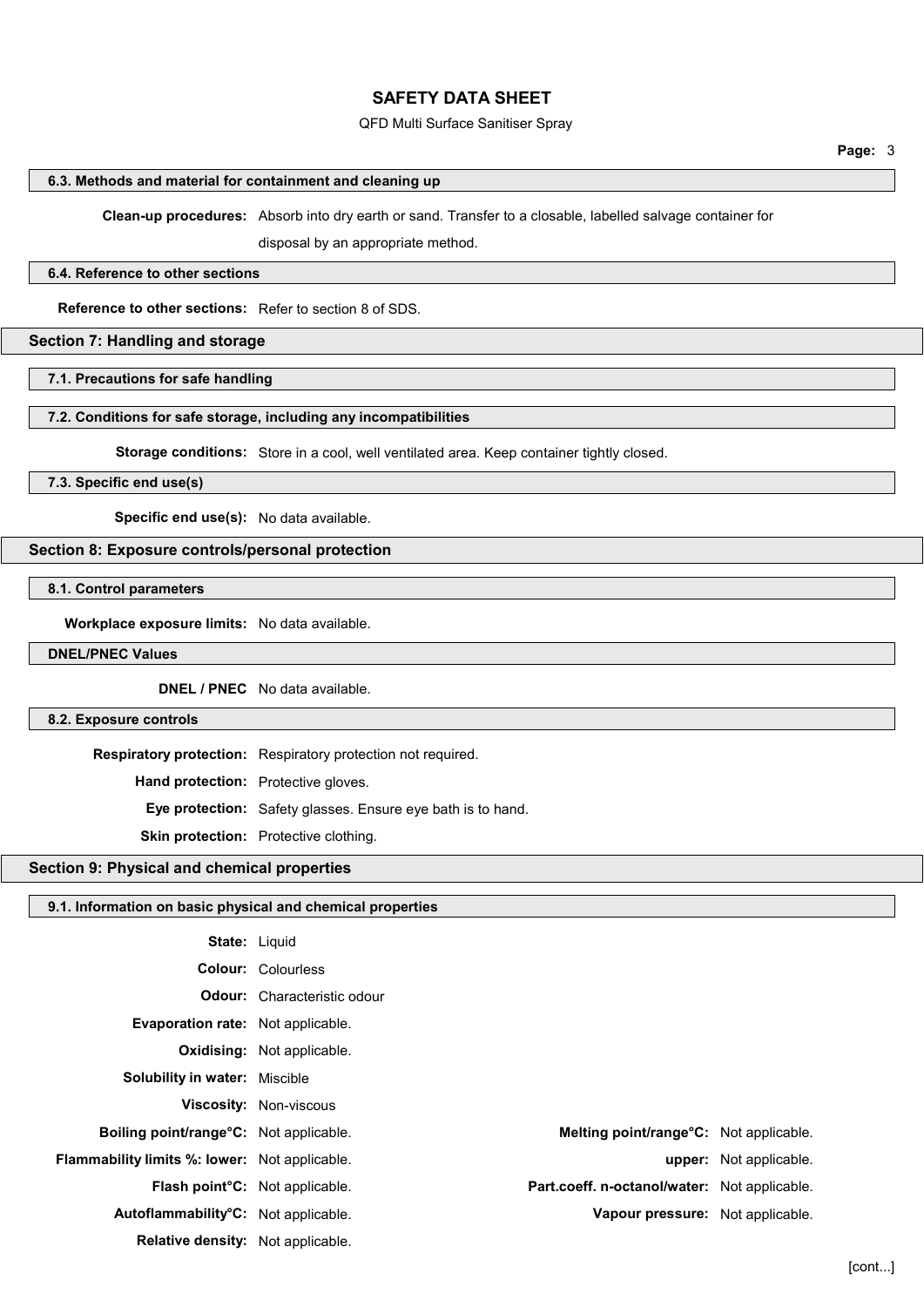QFD Multi Surface Sanitiser Spray

Page: 4

pH: Not applicable.

VOC g/l: Not applicable.

9.2. Other information

**Other information:** No data available.

### Section 10: Stability and reactivity

10.1. Reactivity

Reactivity: Stable under recommended transport or storage conditions.

10.2. Chemical stability

Chemical stability: Stable under normal conditions.

# 10.3. Possibility of hazardous reactions

Hazardous reactions: Hazardous reactions will not occur under normal transport or storage conditions.

Decomposition may occur on exposure to conditions or materials listed below.

### 10.4. Conditions to avoid

Conditions to avoid: Heat.

10.5. Incompatible materials

Materials to avoid: Strong oxidising agents. Strong acids.

### 10.6. Hazardous decomposition products

Haz. decomp. products: In combustion emits toxic fumes.

# Section 11: Toxicological information

### 11.1. Information on toxicological effects

Toxicity values: No data available.

Symptoms / routes of exposure

Skin contact: There may be mild irritation at the site of contact.

Eye contact: There may be irritation and redness.

Ingestion: There may be irritation of the throat.

Inhalation: No symptoms.

Section 12: Ecological information

12.1. Toxicity

Ecotoxicity values: No data available.

#### 12.2. Persistence and degradability

Persistence and degradability: Biodegradable.

12.3. Bioaccumulative potential

Bioaccumulative potential: No bioaccumulation potential.